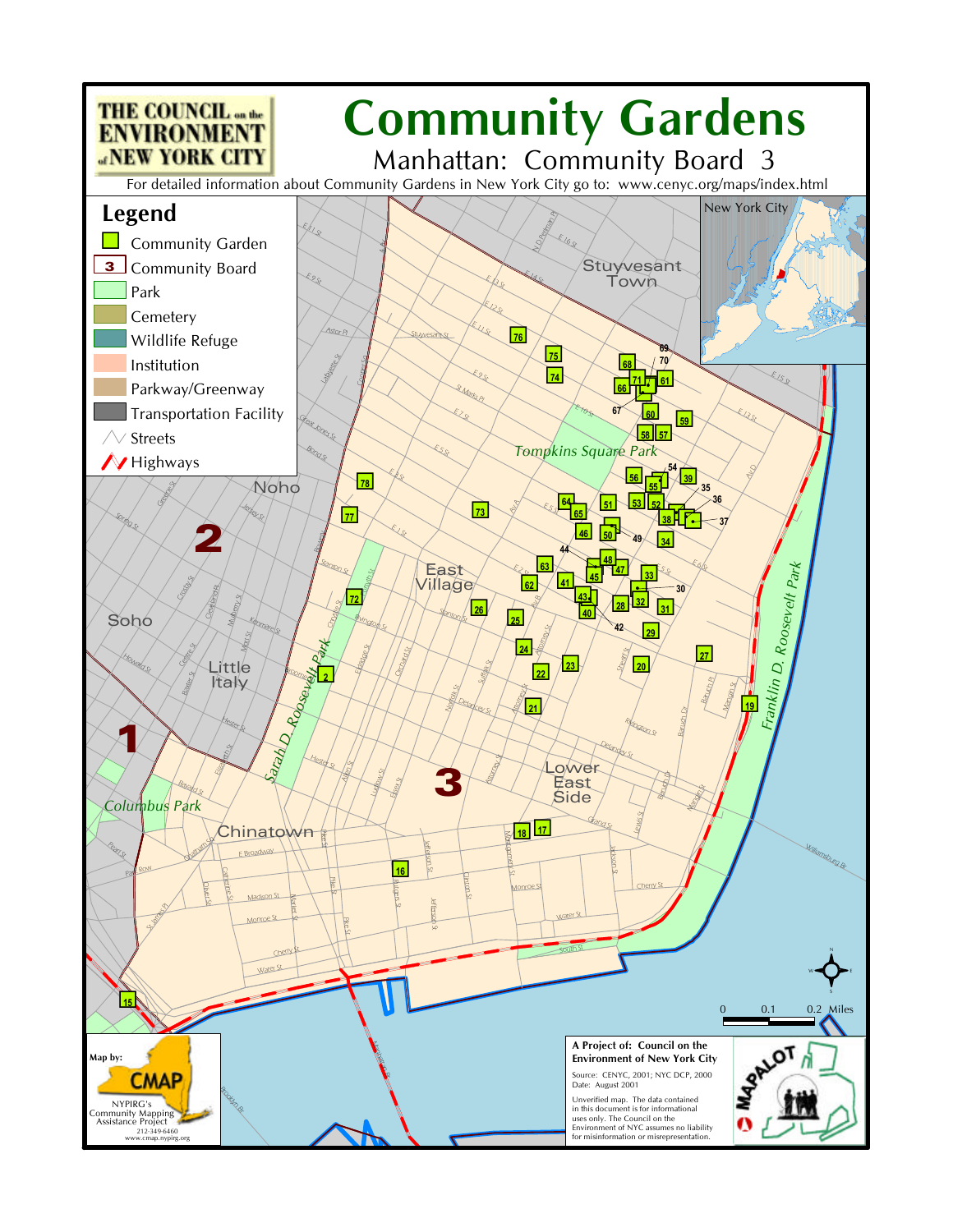

## **Community Gardens**

For detailed information about Community Gardens in New York City go to: www.cenyc.org/maps/index.html

## Manhattan: Community Board 3

| ID              | <b>GARDEN NAME</b>                        | <b>ADDRESS</b>                           |
|-----------------|-------------------------------------------|------------------------------------------|
| $\overline{2}$  | Forsyth Garden Conservancy                | S/S Delancey at Forsyth                  |
|                 | 16   Lower East Side People Care          | 25 Rutgers Street                        |
|                 | 17   P.S. 134 Children's Garden           | 293 East Broadway                        |
| 18              | Martin Luther King Jr. Park               | Montgomery St & Henry Street             |
| 19              | Magic 2 Garden                            | 595 FDR Drive                            |
| 20              | J.H.S. 22/Environmental School            | 415 East Houston Street                  |
| $\overline{21}$ | P.S. 142                                  | 100 Attorney Street                      |
| $\overline{22}$ | P.S. 140                                  | 123 Ridge Street                         |
| $\overline{23}$ | Our Lady of Sorrow                        | <b>STANTON STREET</b>                    |
| $\overline{24}$ | Cmty. of Poor People in Action of the LES | 171 Stanton Street                       |
| $\overline{25}$ | Iglesia Pentecostal Arca De Salvacion     | 174 Suffolk Street                       |
| $\overline{26}$ | P.S. 20 Anna Silver School                | 166 Essex Street                         |
| $\overline{27}$ | P.S. 196 The Island School                | N/S E. Houston St. 821 ft. W/O FDR Drive |
| $\overline{28}$ | East Side Story                           | 276 E. 3rd Street                        |
| $\overline{29}$ | Las Siete Potencias                       | 302-04 East 2nd Street                   |
| 30              | Parque de Tranquilidad                    | 314-318 East 4th Street                  |
| 31              | <b>Orchard Alley</b>                      | 350-54 E. 4th Street                     |
| 32              | All People's Garden                       | 293-295 East 3rd Street                  |
| $\overline{33}$ | El Jardin Del Paraiso, Inc.               | 706-718 E. 5th Street /311-321 E. 4th    |
|                 |                                           | <b>Street</b>                            |
| 34              | Stannard-Diggs Garden                     | 713-717 East 6th Street                  |
| 35              | Firemens Memorial Garden Inc.             | 358-364 E. 8th Street                    |
| $\overline{36}$ | Gilbert's Garden                          | 372-374 E. 8th Street                    |
| $\overline{37}$ | Green Oasis Comm. Gardens Inc.            | 376-382 E. 8th Street                    |
| $\overline{38}$ | Urban Botanical Soc./Sam & Sadie Koen     | 237 E. 7th Street                        |
| 39              | 9th Street Community Garden & Park        | 144 Avenue C / 703 E. 9th Street         |
| 40              | Allied Productions/Le Petit Versailles    | 247 E. 2nd Street                        |
| 41              | KenKeleba House                           | 212 E. 3rd Street                        |
| 42              | 2nd Street Community Garden               | 246 EAST 2 STREET                        |
| 43              | Peachtree Garden                          | 236-238 E. 2nd Street                    |
| 44              | Tu Pueblo Batey                           | 270-272 E. 4th Street                    |
| 45              | <b>Brisas Del Caribe</b>                  | 237 E. 3rd Street                        |
| 46              | Earth School                              | 600 East 6th Street                      |
| 47              | 55 Avenue C HDFC                          | 293-297 East 4th Street                  |
| 48              | <b>NYCHA Garden</b>                       | East 5th St                              |
| 49              | <b>6BC Botanical Garden</b>               | 624-628 E. 6th Street                    |
| $\overline{50}$ | Fifth Street Slope Garden Club            | 626-27 E. 5th Street                     |
| 51              | <b>Community Garden</b>                   | <b>EAST 7 STREET</b>                     |
| 52              | <b>Bello Amanecer Borincano</b>           | 117-121 Avenue C                         |
| 53              | Lower East Side Ecology Center            | 213 E. 7th Street                        |
| $\overline{54}$ | La Plaza Cultural                         | 632-650 E. 9th Street                    |
| $\overline{55}$ | <b>Earth People</b>                       | 333-335 East 8th Street                  |

Continued on Next Page